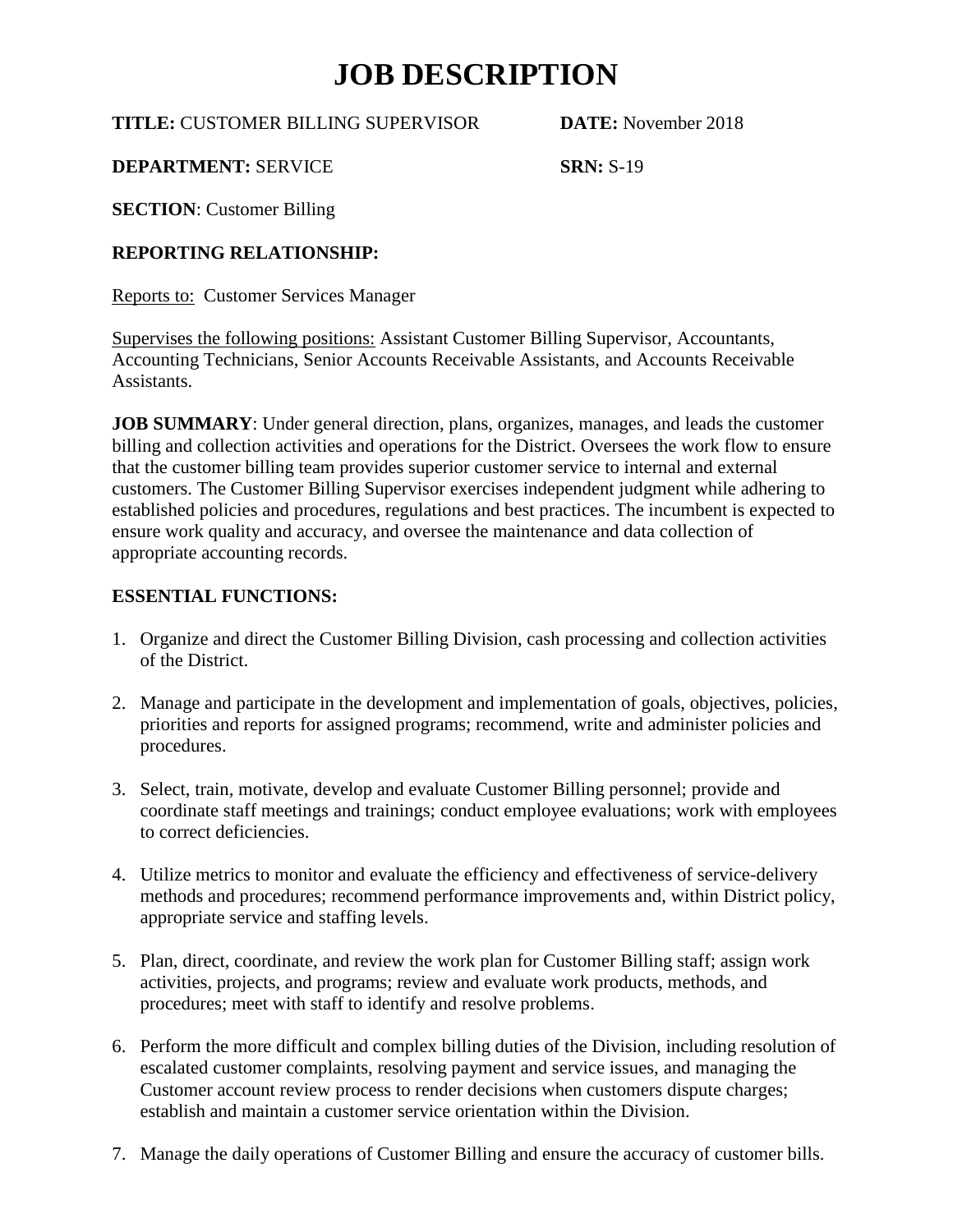- 8. Develop, implement, and administer a revenue assurance program to ensure the accuracy of the data that serves as the basis for customer bills.
- 9. Serve as a liaison for the Customer Billing division with other divisions and departments during rate adjustment processes; manage and oversee rate implementation functions undertaken by Customer Billing, including identifying and resolving functional and technical issues, and overseeing the testing of new rates.
- 10. Maintain detailed financial records of all revenue billed and collected; prepare and review the accuracy of complex financial records, customer data and reports as necessary; collaborate with Accounting Division to reconcile variances between subsidiary ledgers and general ledger.
- 11. Oversee and participate in the development and implementation of the Customer Billing budget; participate in the forecast of funds needed for staffing, equipment, materials, and supplies, and document justification; monitor and approve expenditures.
- 12. Oversee the acquisition of all necessary equipment, contract services, and supplies for the operation of Customer Billing; develop Requests for Proposals and participate in vendor selection panels.
- 13. Review and analyze legislation and regulations impacting the administration of customer accounts, including collection activities and termination of service for non-payment, compliance, and provide recommendations for implementation.
- 14. Develop complex correspondence, reports, updates ordinances, and resolutions; make presentations to the Service Department Director, General Manager and Board of Directors.
- 15. Supervise and assist with the preparation of account reconciliations, journals, general and subsidiary ledgers, periodic reports and analyses. Supervise flow and accuracy of data from source documents, control accounts and related detail up to summary documents. Review staff work to ensure that operations posted to the general ledger are accurate and that accounting operations are appropriate.
- 16. Assist with formulation and enforcement of internal controls and provides support to internal and external auditors.
- 17. Attend and participate in professional group meetings; stay abreast of new trends, best practices and innovations related to the fields of finance, utility billing, technology and customer service; develop and implement effective management practices.
- 18. Ensure Customer Billing activities are in compliance with District policies, state and federal legal and regulatory requirements.
- 19. May be assigned to act in the absence of the Customer Services Manager or Service Department Director; participate in various committees or task forces; support and carry out administrative, financial, operating and personnel policies of the District.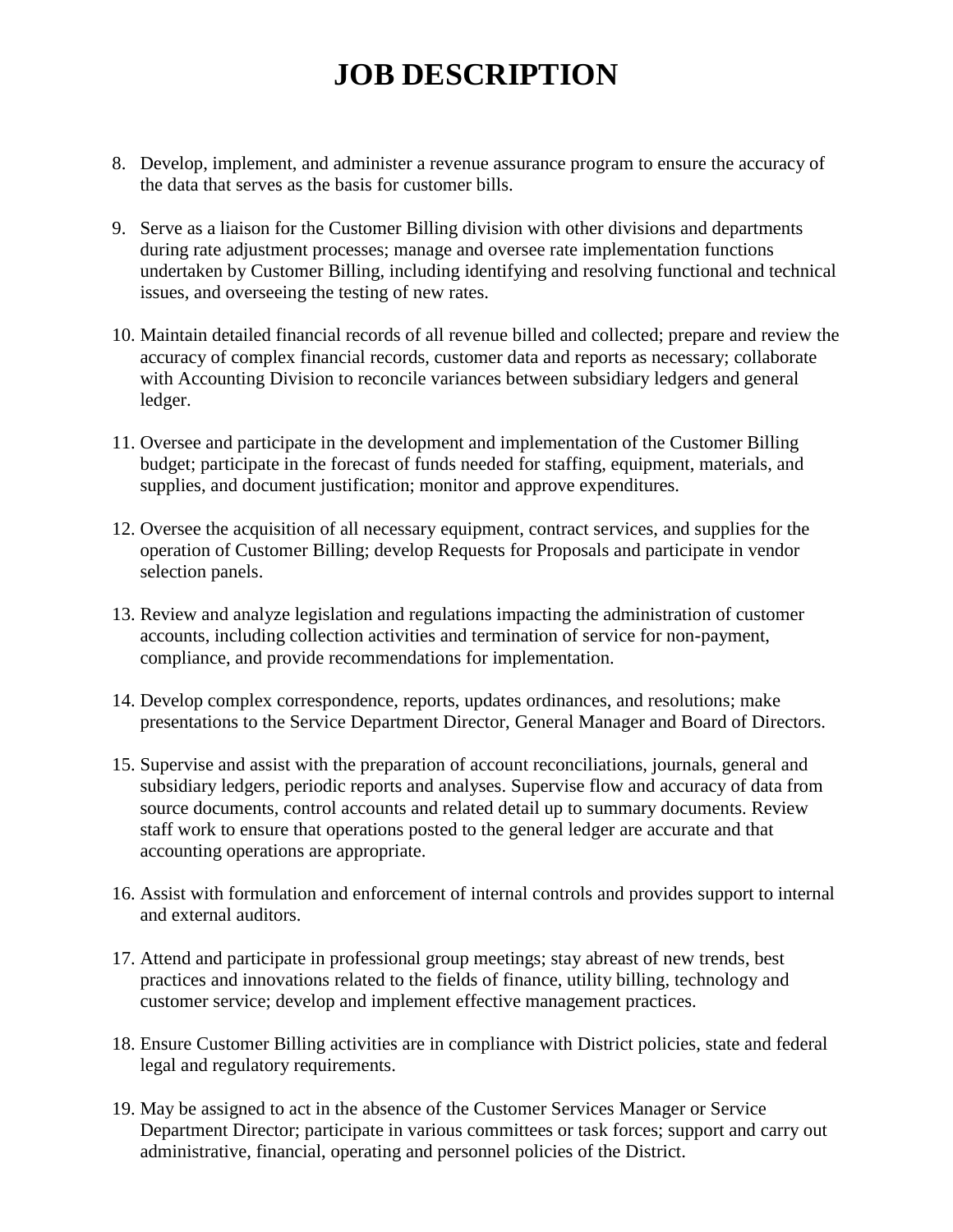### **MINIMUM QUALIFICATIONS:**

License or Certificates: Valid California Operators license issued by the State Department of Motor Vehicles. Department of Motor Vehicles driving record may influence employment or classification.

Education: Bachelor's degree in Finance, Accounting, Business Administration, Public Administration or related field.

Experience: Five years of experience supervising professional employees conducting utilitybilling functions or an equivalent combination of training and experience. Customer service experience, strong leadership and exceptional financial, writing, communication and interpersonal skills are essential qualities/abilities.

Knowledge of:

- Billing and collection procedures
- Liens, bankruptcy, promissory notes, bad debt
- Customer service practices
- Accounting and auditing principles
- Modern methods of remittance processing, electronic image deposits and other office banking practices
- ERP processing requirements and system configuration
- Safekeeping and accounting for cash and cash equivalents
- Supervision, training and evaluation principles
- Principles and practices of budget preparation and administration
- Applicable laws, codes and regulations
- CVWD regulations
- MS Word, Excel, Adobe, Outlook, Power Point, SharePoint, Cognos and Superion
- Tiered rates and water budgets

#### Abilities:

- Utilize analytical and problem-solving skills on a daily basis when completing and assigning tasks related to customer billing and payment processing
- Develop high performance teams
- Create efficiencies
- Instruct, train, develop and supervise personnel
- Deal with ambiguity and make appropriate decisions
- Be approachable
- Develop performance metrics and expectation standards
- Manage conflict with composure, compassion and fairness
- Interpret and apply laws, codes, regulations, policies and procedures
- Analyze data and draw logical conclusions
- Establish and maintain cooperative relationships
- Make data-driven decisions
- Effectively communicate and collaborate